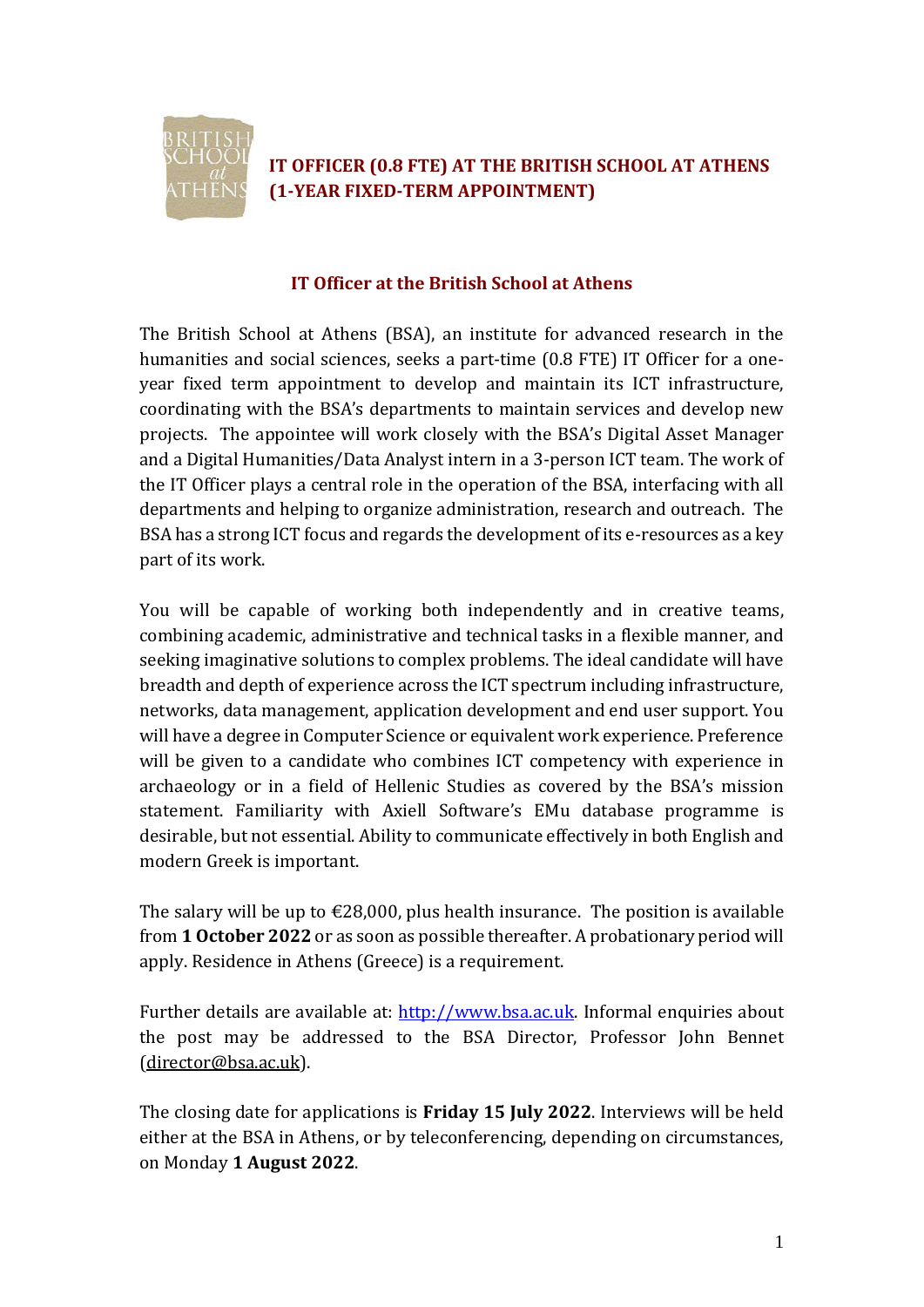### **Further Details of the Post of IT Officer at the British School at Athens**

The British School at Athens (an institute of advanced research located in Athens, Greece) seeks a part-time (0.8) IT Officer for a one-year fixed term appointment to develop and maintain the BSA's ICT infrastructure, co-ordinating with the BSA's departments to maintain services and develop new projects, and ensuring effective communication between the BSA and its client groups. The work of the IT Officer plays a central role in the operation of the BSA, interfacing with all departments and helping to organize administration, research and outreach. The BSA has a strong ICT focus and regards the development of its e-resources as a key part of its work in the contemporary context.

The successful candidate will possess (or demonstrate the capacity immediately to acquire) core skills necessary to perform the following duties:

- Administration and management of physical and virtual servers: Windows Server 2019 with Active Directory, DNS and DCHP, Hyper-V and IIS. Administration of CentOS and Ubuntu servers.
- Maintenance and configuration of backups, anti-virus and MS Office software provisioning
- Maintenance and configuration of computer hardware (Linux library terminals, Windows PCs, local and network printers)
- Network equipment, configuration and maintenance: routers, switches, access points, VPN (experience with Ubiquiti products is an advantage)
- Cybersecurity: common threats and vulnerabilities, best practices
- Programming of web and data management applications using combinations of: PHP, Django, Python, JavaScript and CSS.
- Database administration: Postgresql / PostGIS, mySQL. Experience with Axiell EMu is an advantage; also Aleph, eTapestry.
- Map production in GIS software
- Web CMS: WordPress and Joomla
- Audio and video recording/editing
- PBX systems, basic knowledge
- Familiarity with social media (YouTube, Twitter, Facebook)

S/he will also be expected to advise the BSA on long-term trends in ICT that may affect how the BSA incorporates ICT into its research, teaching and administration, as well as to define best practice in continuity services (disaster management).

The BSA is following a progressive agenda to standardise and integrate its administrative, research and outreach data into a central database using Axiell Software's EMu system. This platform is currently used for the curation of the BSA's archival, museum and laboratory collections, and is in the process of being extended to cover documentation of research and administrative activities past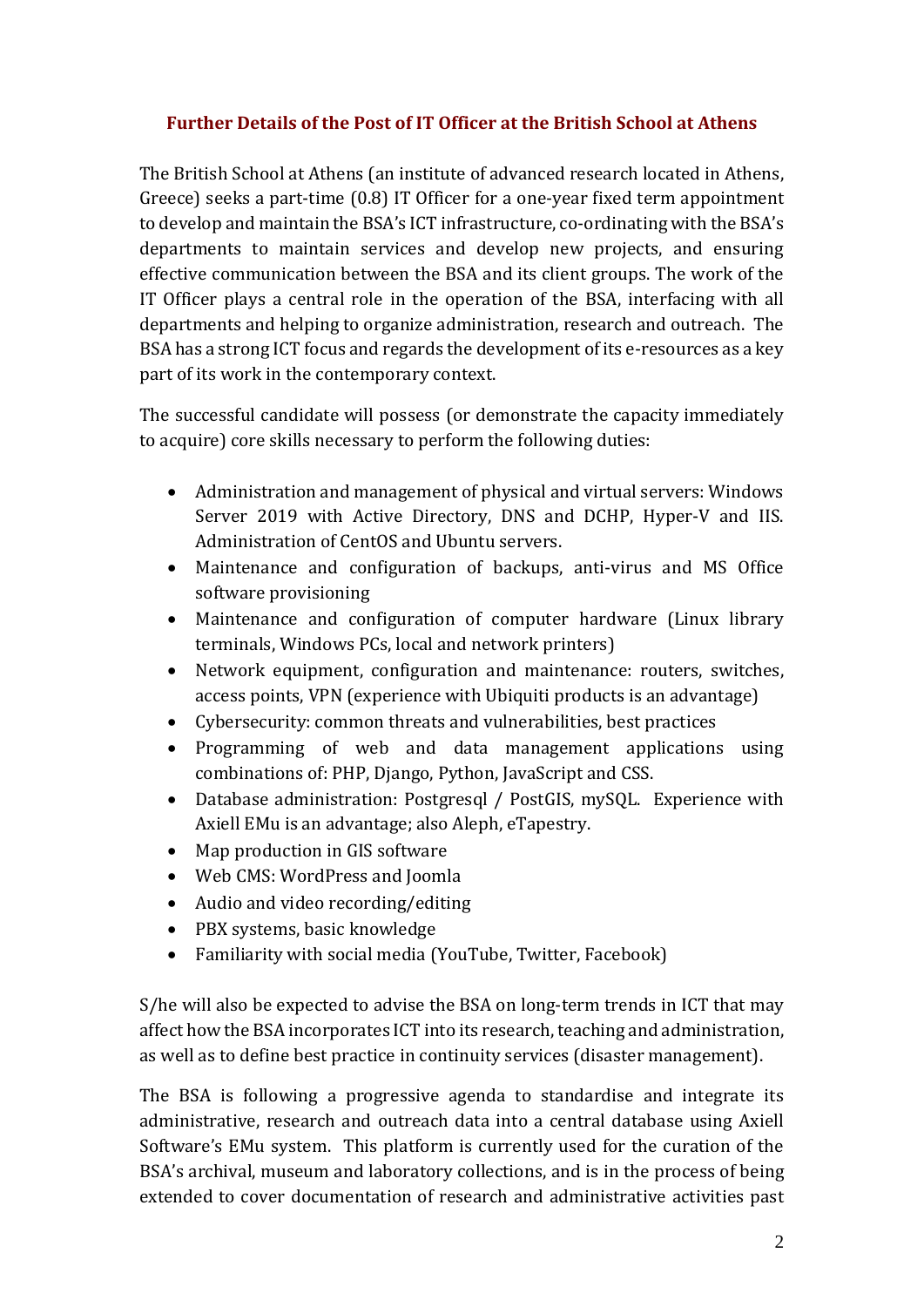and present. Some key collections have been digitised and made available through the Digital Collections page on our website: https://digital.bsa.ac.uk/. Support from the IT Officer is crucial to these initiatives.

In addition to the EMu database, the BSA runs two major collaborative e-resource programmes: *Archaeology in Greece Online* [\(www.chronique.efa.gr\)](http://www.chronique.efa.gr/), a collaboration with the École française d'Athènes and *Ambrosia*, the combined catalogue of the libraries of the British School at Athens and the American School of Classical Studies at Athens, which runs on the Aleph library catalogue system. Collaboration with the IT departments of these two institutions on these projects is a part of the remit of the IT Officer.

Digital presentation and dissemination of BSA activities are key goals of the BSA and supporting these goals is a core aspect of the IT Officer's role. The IT Officer is expected to work in very close collaboration with the BSA Digital Asset Manager, a role whose focus is the development, stewardship, and sharing of BSA digital assets, and with a Digital Humanities/Data Analyst Intern who provides support for implementing across the BSA the data model designed by the Digital Asset Manager for the digitisation of our corporate and collections data.

Other duties include further development of the programme of recording, and hosting on the BSA website, of lectures, seminars and conference proceedings. In addition, the BSA maintains a CRM database (eTapestry) to support its fundraising activities; the IT Officer is expected to provide support here as necessary.

The successful candidate will be capable of working both independently and in creative teams, combining academic, administrative and technical tasks in a flexible manner, and seeking imaginative solutions to complex problems. S/he should be able to communicate effectively in both English and modern Greek.

Candidates should have a degree in Computer Science or equivalent work experience. Preference will be given to a candidate who combines ICT competency with experience in archaeology or in a field of Hellenic Studies as covered by the BSA's mission statement.

The salary will be up to  $\epsilon$ 28,000, plus health insurance. The position is available from 1 October 2022 or as soon as possible thereafter. A probationary period will apply. The IT Officer is directly accountable to the BSA's Director. S/he will be required to abide by current appraisal procedures within the BSA. Residence in Athens (Greece) is a requirement.

Further particulars about the British School at Athens are given below and on [www.bsa.ac.uk.](http://www.bsa.ac.uk/) Informal enquiries about the post may be addressed to the BSA Director, Professor John Bennet [\(director@bsa.ac.uk\)](mailto:director@bsa.ac.uk). Applicants will be expected to have some understanding of the UK and Greek contexts within which the BSA operates.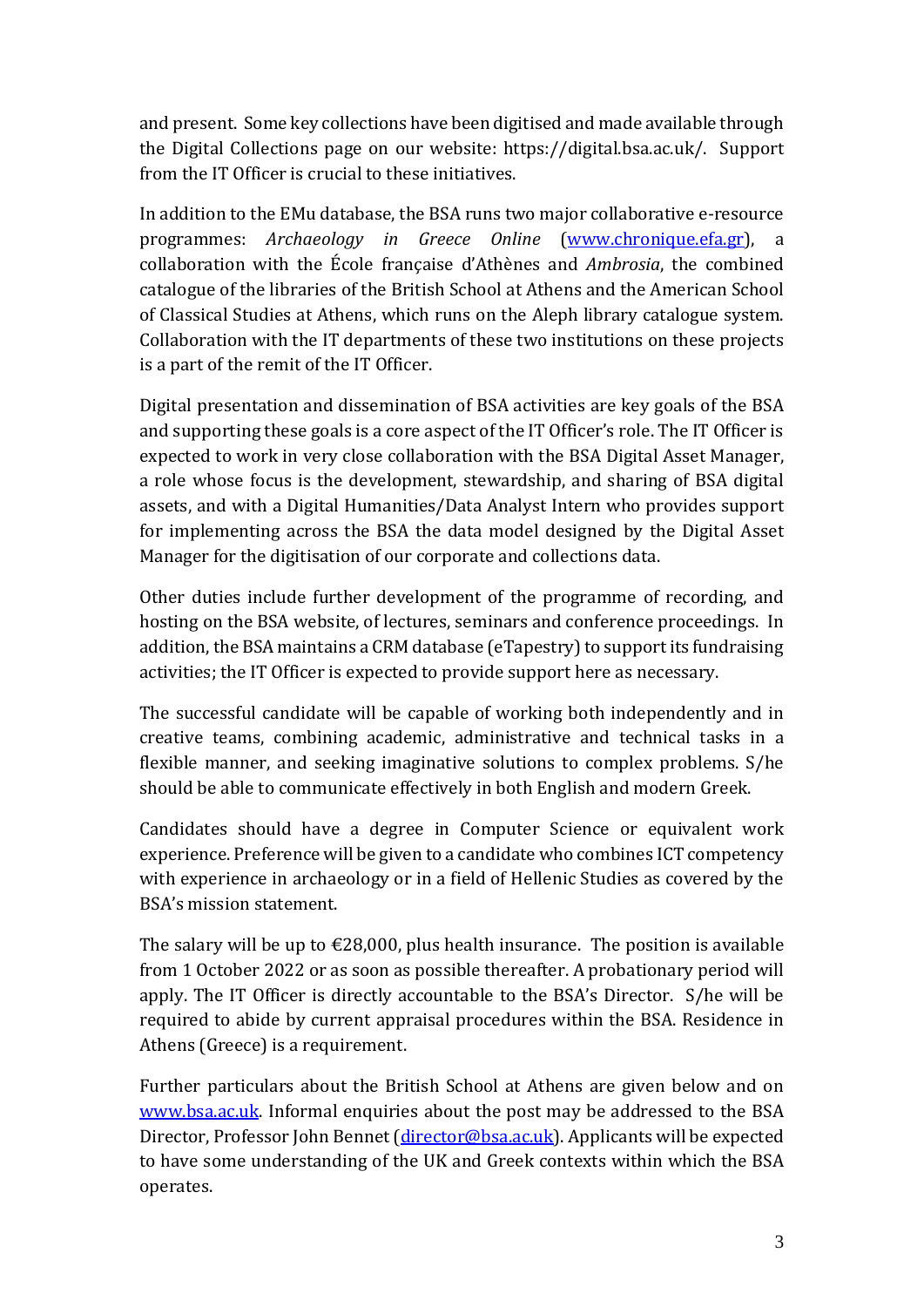## **Application:**

Applications should be made through the **BSA website [here](https://www.bsa.ac.uk/?p=18016)** by **Friday 15 July 2022**.

Applicants should supply the following:

- $\checkmark$  A covering letter (of no more than two pages), giving the applicant's contact details, outlining the reasons for applying, giving details of supporting enclosures, and summarising the applicant's principal qualifications for the job;
- $\checkmark$  A curriculum vitae, giving details of past employment, academic and other qualifications, research interests, and other relevant experience. Please provide a detailed summary of your IT skills.
- $\checkmark$  Contact information for two referees is also required. You will supply this information at the BSA applicant portal.

The closing date for applications is **Friday 15 July 2022**. Shortlisted candidates will be interviewed either at the BSA in Athens, or by teleconferencing, depending on circumstances, on Monday 1 August 2022.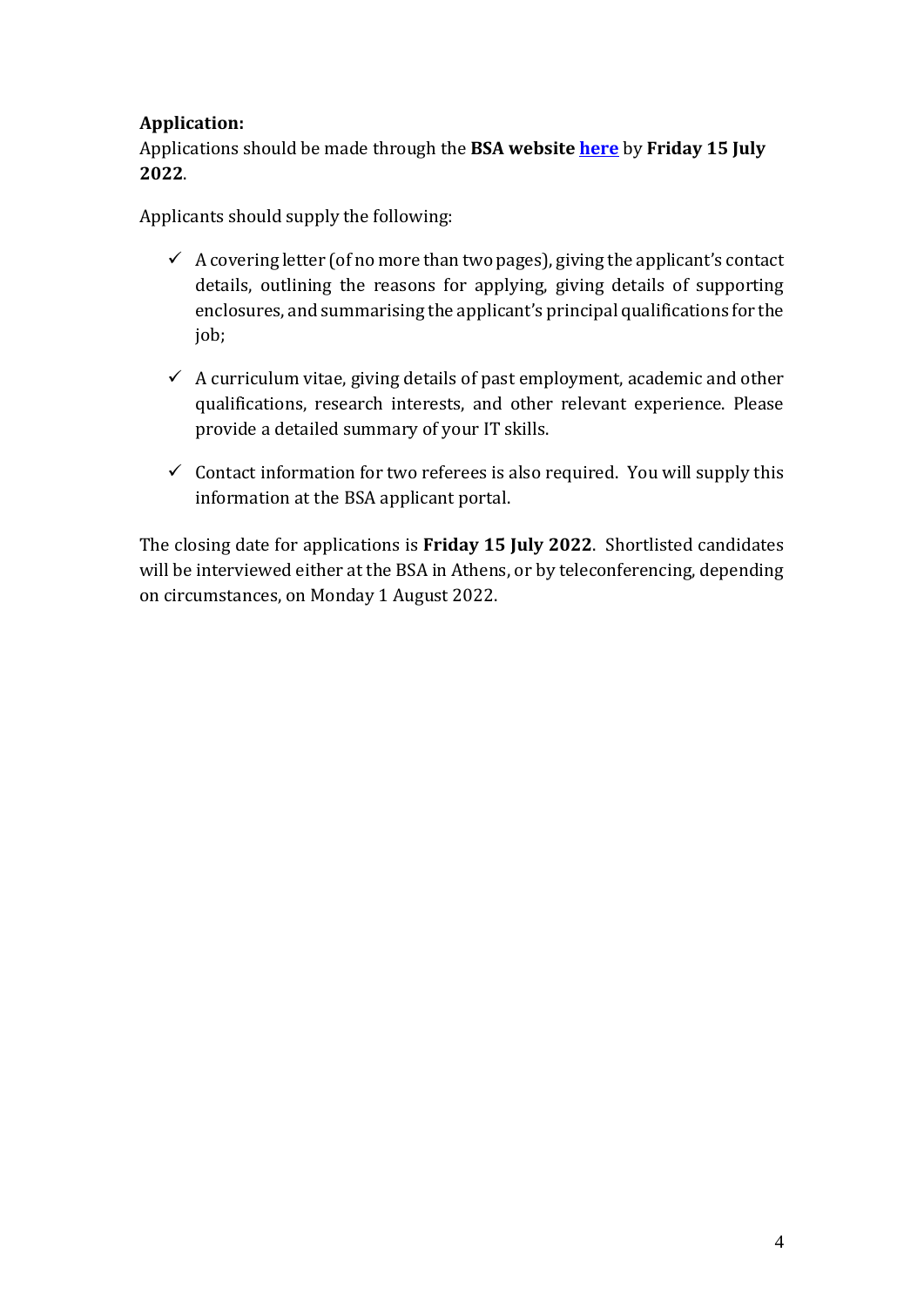#### **Further details about the British School at Athens**

An educational charity founded in 1886, the British School at Athens (BSA) is the UK's research hub in the humanities and social sciences in Greece and its wider Balkan, European, Mediterranean and Levantine contexts. It conducts, facilitates and promotes research of international excellence in all periods – from the Palaeolithic to the present – and across all humanities and social science disciplines, as well as offering targeted courses to develop the next generation of researchers and academics in those fields. Greece's centrality in the history of the western tradition, combined with its key position in post-Ottoman southern Europe and on the front line of the current refugee crisis, make it an unusually rich location for research.

The BSA forms part of the British Academy's network of British International Research Institutes (BIRI) which sustains and supports British research overseas: https://www.thebritishacademy.ac.uk/international/research-institutes. In Athens we support research in Greece and neighbouring countries as well as collaborations with local institutions. Our 136-year history brings a strong reputation, an unparalleled regional network, an accumulation of library and material resources, and a body of expertise that benefit both UK-based researchers and those who engage with us as research partners. In the 2017-18 session, for example, over 600 researchers and almost 1,000 students used our facilities and the BSA collaborated with 17 UK institutions and 58 institutions in Greece.

The BSA's goals are achieved through:

- an academic programme of seminars, lectures, and conferences;
- its internationally renowned library;

• the work of the Fitch Laboratory in science-based archaeological research across the Mediterranean;

• supporting the work of individual researchers from the UK and elsewhere, including applications for study and fieldwork permits; advice on the development of research programmes; accommodation and facilities in Athens and Knossos; and provision of online services;

• making research carried out at the BSA or with its assistance known through the publication of its journals and monograph series;

• promoting the use of its archival, laboratory, and museum collections by the scholarly community worldwide;

• providing funding (including studentships and visiting fellowships) for research in Greece, and to enable Greek researchers to visit the UK;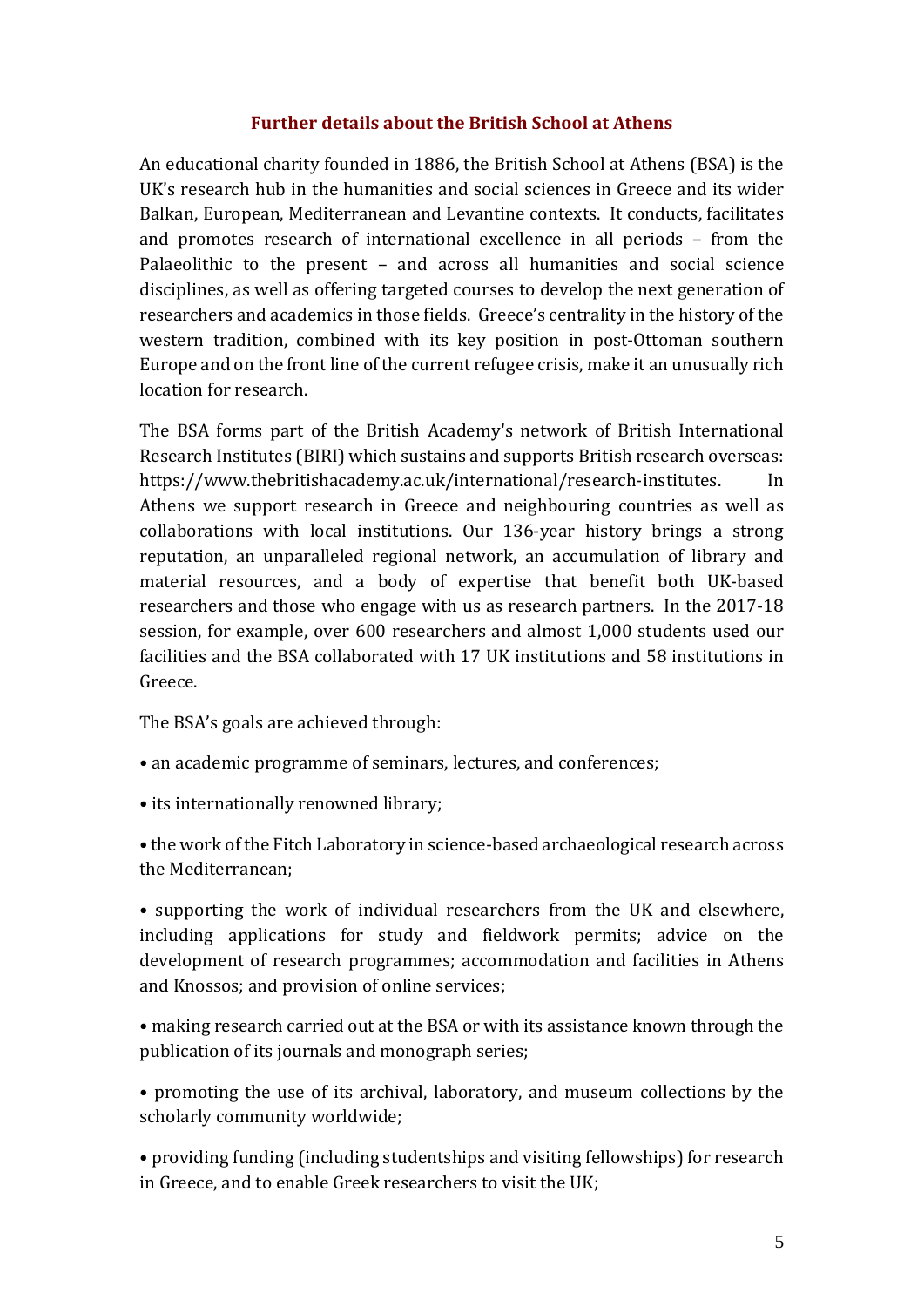• providing internships and training courses for undergraduates, postgraduates, and schoolteachers.

The BSA's biannual *Newsletters (June and December since 2017), Corporate Plan* and *Strategic Plan for Research 2021-2025* are posted on [www.bsa.ac.uk.](http://www.bsa.ac.uk/)

## **Size and Scope**

The BSA is an institute for advanced research and a registered UK charity (no. 208673). It maintains a hostel, world class library, archive, laboratory for archaeological science and offices in Athens; a smaller hostel, library and museum for study purposes in Knossos; and an office in London. It has five full-time academic staff (including the Knossos Curator), two research fellows, three fulltime and two part-time administrative/secretarial staff, three full-time library/archival staff; and five full-time and two part-time domestic staff. The academic staff, the research fellows, the IT Officer, and the Archivist are all actively engaged in research, and all staff are actively encouraged to undertake professional development. In addition, the BSA is supported by research-active non-executive staff in the UK – in particular the Chair of Council (Prof. Roderick Beaton), Vice-Chair of Council (Prof. Robin Osborne) and the Deputy Honorary Treasurer (Huw Smith). Its turnover for the financial year 2019-20 was approximately £1.5m. It offers two full-year research fellowships ('studentships') and several smaller bursaries for scholars every year. The BSA has over 300 supporters and over 220 members, i.e. scholars or scientists who use its facilities for study purposes every year. In addition, around 1,000 researchers, who are not members, are given rights to use the library each year.

### **Staffing**

The BSA has the following research staff, details of whose research interests and publications are available on the BSA's website [\(www.bsa.ac.uk\)](http://www.bsa.ac.uk/):

*Full-time academic staff:* Professor John Bennet, Director; Dr Evangelia Kiriatzi, Director of the Fitch Laboratory; Dr Michael Loy, Assistant Director; Dr Noémi Müller, Scientific Research Officer; Dr Kostis Christakis, Knossos Curator.

*Full-time research fellows*: the current A.G. Leventis Fellow in Hellenic Studies, Dr Tulsi Parikh; the Williams Fellow in Ceramic Petrology, Dr Carlotta Gardner; the 1821 Fellow in Modern Greek Studies, Dr Michalis Sotiropoulos.

*Research-active staff with other primary responsibilities*: Ms Amalia Kakissis, Archivist.

# **Infrastructure and Facilities**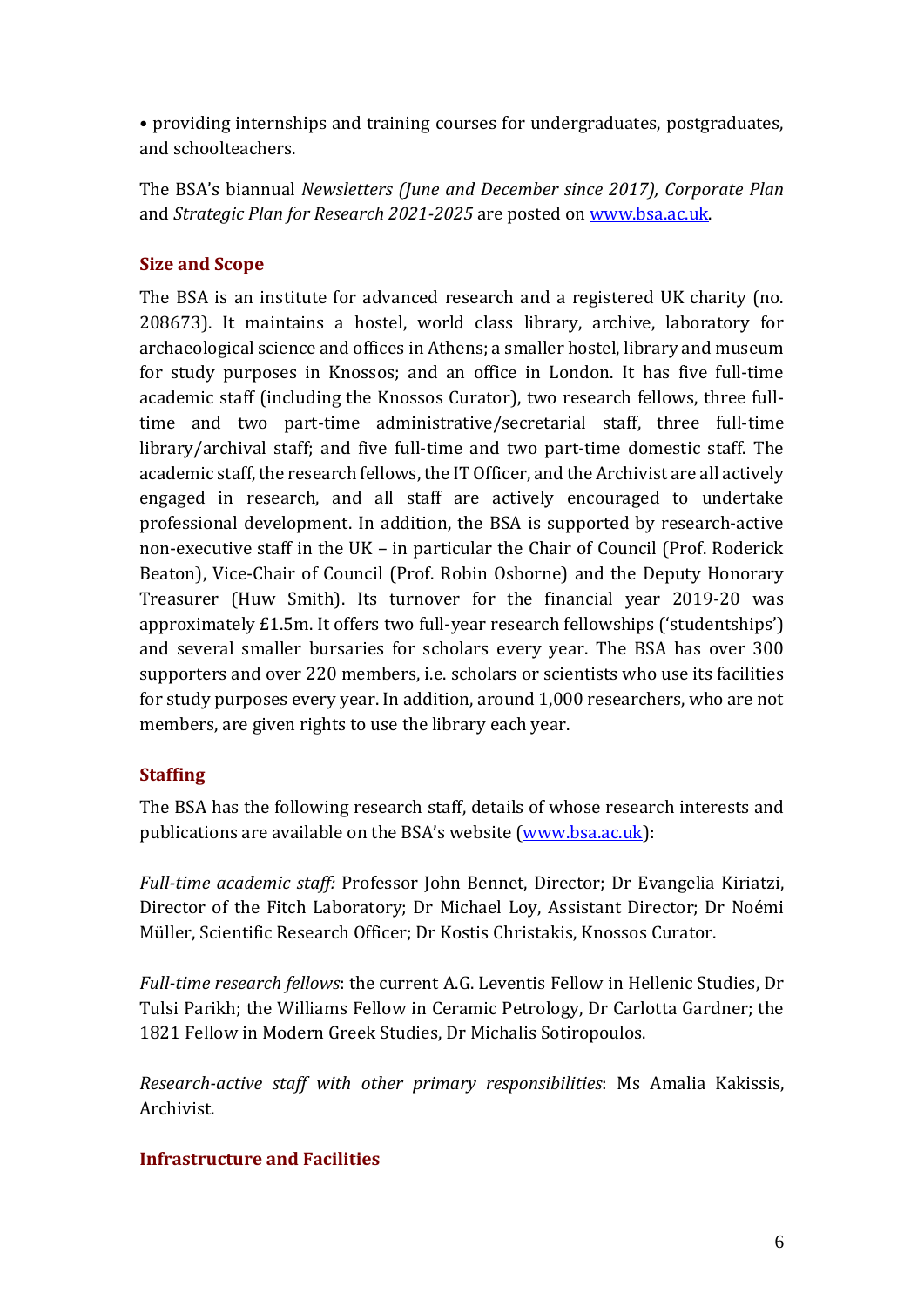The BSA's principal research infrastructure consists of its *Library,* its *Museum*, the *Fitch Laboratory* and its facilities at *Knossos*. Most staff are based in Athens, but a London office is maintained in the British Academy (10 Carlton House Terrace, SW1Y 5AH), staffed by a full-time Development and Administrative Officer and a Development Executive on contract.

The *Library* in Athens contains over 70,000 volumes, 1,300 periodical titles and 2,000 maps, and has space for 50 readers. Its collections and desk spaces are housed on several different levels, which are served by stairs, reflecting its evolution over 120 years. It is staffed by two full-time librarians (Mrs Evi Charitoudi and Ms Evgenia Villioti) with the help of a Library/Archive intern. Members have 24-hour access. While providing a broad, research-level coverage of Greek archaeology of all periods, it specialises in the fields of Aegean prehistory, ancient art and epigraphy, and Byzantine and modern Greek studies (recently enriched with a major donation); it also houses historical collections (such as George Finlay's library) and a particularly good collection of Greek and Balkan journals. Its collections are complemented by those of the other foreign schools and institutes in Athens with whom we have reciprocal arrangements giving access to a unique collection of more than 450,000 titles on Hellenic Studies. We have particularly strong links with the neighbouring Blegen and Gennadius libraries of the American School, with whom we share a common online library catalogue (AMBROSIA, **Am**erican **Br**itish **O**nline **S**earch **i**n **A**thens).

The BSA's *Archive* collections contain records of the BSA's field projects going back to 1886; material from the Byzantine Research Fund, c. 1895-1936 (c. 6,500 unique plans, drawings and photographs of Byzantine architecture - some of buildings now destroyed); the George Finlay papers, including journals from the Greek War of Independence; travel notebooks (Gell, Stuart); ethnographic records and a large collection of glass negatives. Our Archivist is responsible for access and conservation of the collection and has secured outside funding in support of projects to conserve, electronically catalogue and digitise images from selected collections. The Archive hosts an annual lecture by a visiting scholar on a relevant topic.

The *Marc and Ismene Fitch Laboratory for Archaeological Science*, founded in 1974, was the first of its kind in Greece. It specialises principally in the analysis of inorganic materials (mainly pottery, as well as metals, wall paintings, glass) and in geophysical prospection, specialisms which are complementary to the neighbouring Wiener Laboratory of the American School of Classical Studies in Athens. It maintains facilities for petrological analysis of pottery (facilities for thin section preparation and 3 research polarising microscopes coupled with digital photography system) and a WD-XRF spectrometer for chemical analysis. It houses comparative collections of over 10,000 archaeological samples and over 3,000 geological samples. For the needs of geophysical prospection it has a magnetometer and a resistivity meter. It also maintains reference collections of mammal and fish bones as well as of seeds with ample space for strewing